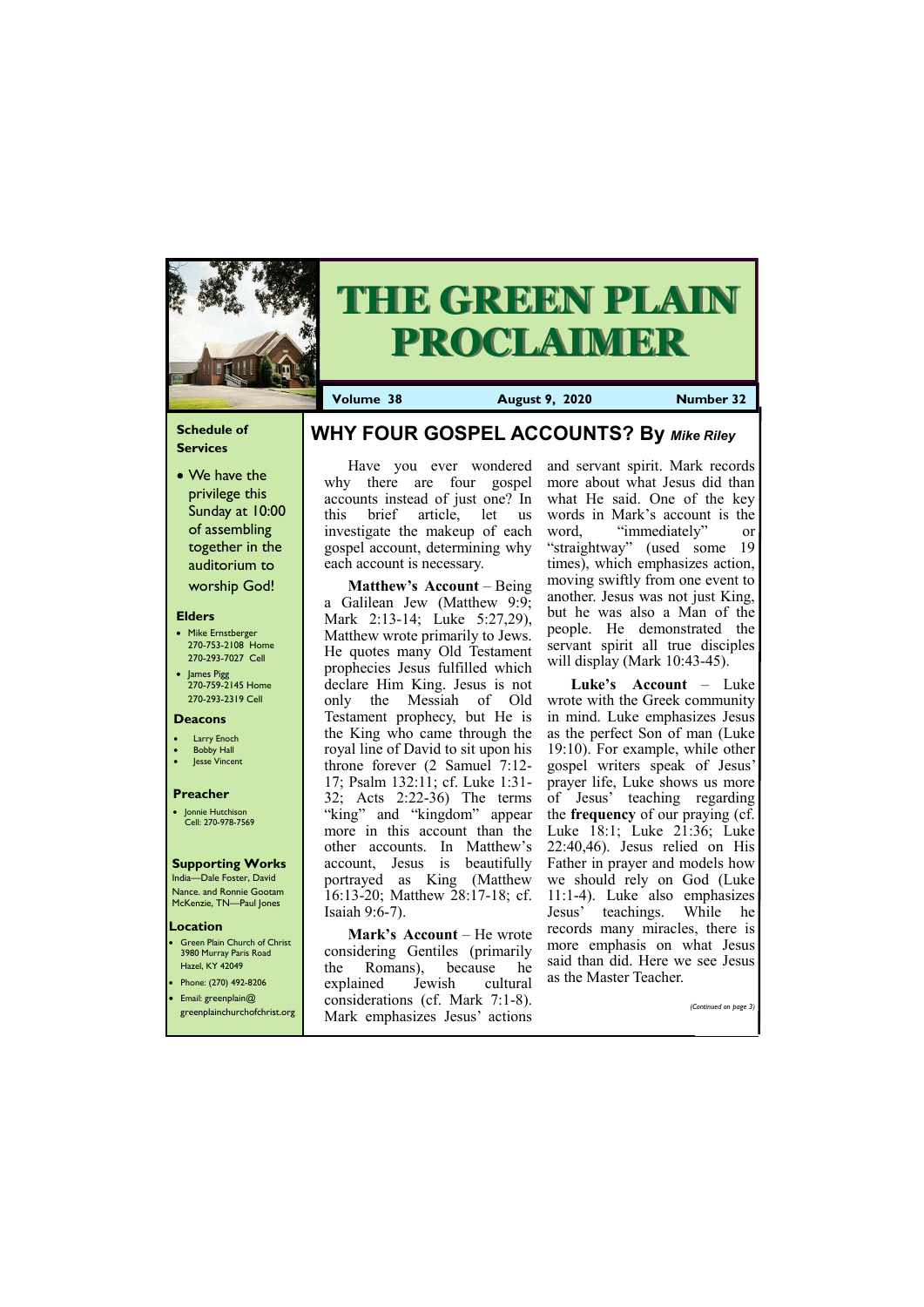### NEWS AND NOTES

*REMEMBER IN PRAYER: Green Plain members*: Remember Faye Travis, Peggy Jarvis, Rex Enoch, Mary Crutchfield, Joanne Barnes, Maxine Pool, Hayes and Marjorie Grady, Jim Fielder, Griselda Adams, Larry Enoch, Ann Thompson and Carolyn Byars. **Family and Friends:** Jenne Pool, Teresa Tacker, Betty Pond, Bryan White, Meredith Enoch, Kenneth Mizell, , Janice Canter, Maryanne Pedigrew, Dale Foster, Andrea Phillips, Donald and Dorothy Cook, Pat Hocking, Sandra Cook Downs and Hollis Morris.. Please continue to pray for each of these and for those tending to their needs as well as the leaders of our nation in this time of crisis.

- With Covid-19 cases increasing in Calloway County, we are continuing to meet only for Sunday morning worship at 10:00am. We thank you for your understanding and encourage you to continue to pray for our elders and for one another in this trying time.
- **PANTRY ITEMS August 2020: 2—Canned Potatoes; 9—Canned Tomatoes; 16—Vienna Sausages; 23—Pinto Beans; 30—Creamed Corn.** Please bring any additional items you wish for the "blessing box" which is located next to the breezeway on the north side of the building.
- **See our Facebook page** for announcements, updates and articles. Access to past editions of this bulletin are available on our website at http://greenplainchurchofchrist.org.
- Mission Work: Please continue to pray for the preachers this congregation is supporting in India and for Ronnie Gootan, David Nance, Mike Kiser, Arnold Gerson and Paul Jones in their respective works.
- **August 2020 Anniversaries:** 13th—Gail and Jonnie Hutchison; **Birthdays:** 4th—Teresa Enoch; 10th—Brent Morris. If we have left anyone out please let us know.
- **We offer FREE BIBLE CORRECPONDENCE COURSES through the mail. Enroll on our website or send your name and return mailing address to the address on the first page of this bulletin. You may also call 270-978-7569 or you may email us at greenplain@greenplainchurchofchrist.org.**
- **Additional Study Opportunities:** We encourage our readers to take advantage of the wealth of Bible study opportunities which are available online. There is a list of some of these at the bottom of this page. You will find scores of recorded videos and live programs that you can watch at your convivence. The Bible admonishes us to *"...grow in the grace and in the knowledge of our Lord and Savior Jesus Christ"* (2 Peter 3:18).

**Page 2**

### **ONLINE SPIRITUAL RESOURCES Gospel Broadcasting Network https://gbntv.org/**

**World Video Bible School https://store.wvbs.org/wvbs-splashpage.html**

> **A Bible Answer https://abibleanswertv.org/**

> > **Good News Today http://gnttv.org/**

**In Search of the Lord's Way http://searchtv.org/**



**This Week: How long did Jesus remain on the earth after His resurrection ?**

*Last Week:* Why did the soldiers pierce the side of Jesus with a spear after He had died?

*Answer:* This was a fulfillment of

prophecy (John 19:33-36; Zech. 12:10; Psalms 34:20). It also confirmed that He was really dead.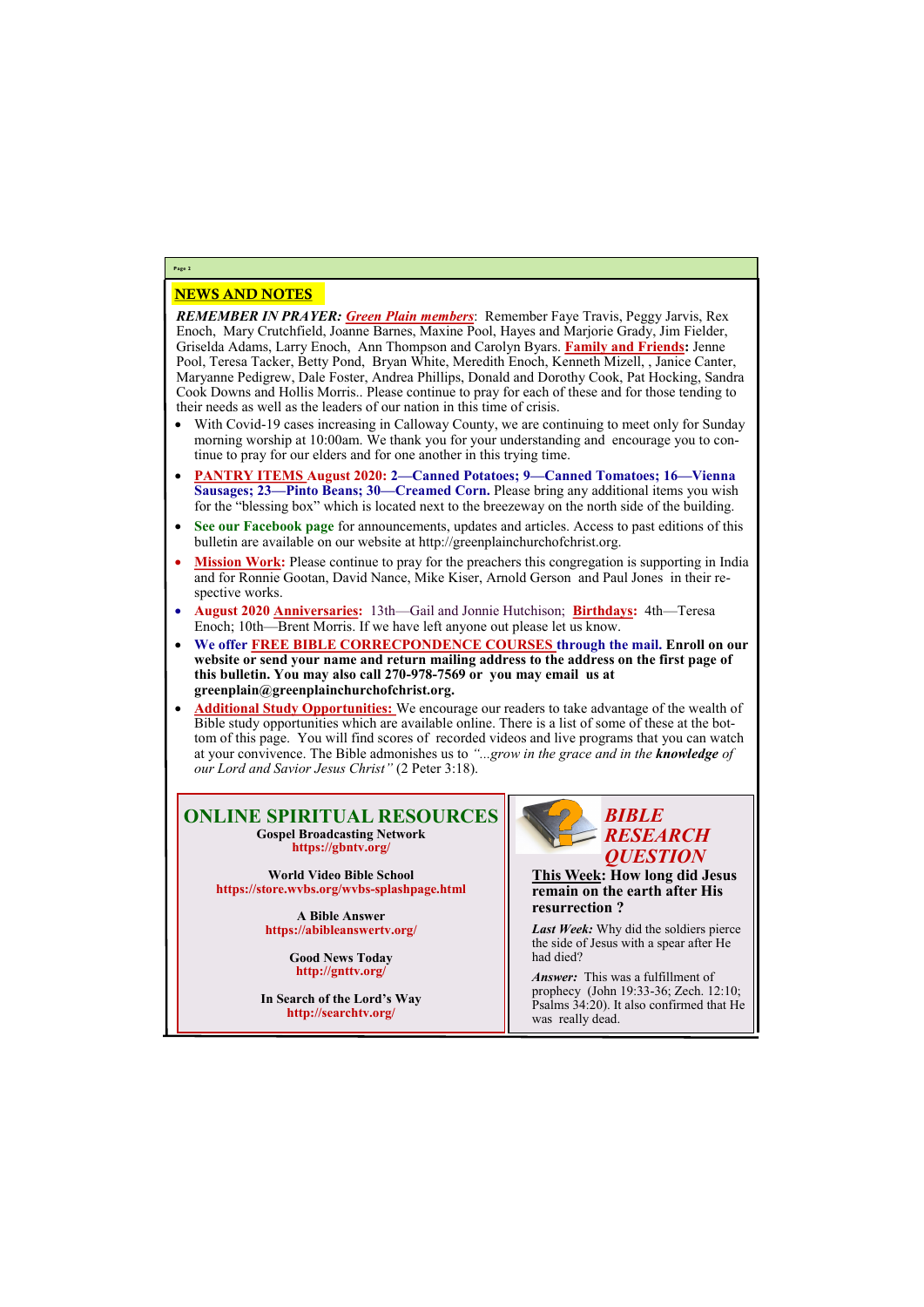**Page 3**

**John's Account** – The primary scope of John's account is to declare to all men that Jesus is the Son of God (John 3:16-17). Not only does John declare Christ as having human attributes, but declares Him having divine attributes as well (John 1:1,14; cf. Hebrews 4:14-15). Jesus is the Son of God by nature; that is, the Father and the Son both possess the qualities of being God (Philippians 2:5-6) His miracles, recorded by John, is evidence of this (John 20:30-31).

### **Conclusion**

Without all four gospel accounts, we would not be able to see the complete portrait of our Savior; His words, His life, and His mission. The Jews needed to know that Jesus fulfilled all of the Old Testament prophecies of Messiah and King (cf. Luke 24:44). The Gentiles needed some Jewish cultural concepts explained (cf. Mark 7:3-4). We must see Jesus as King (Matthew), the perfect Man of action (Mark), the Master Teacher (Luke), and God (John).

*(Continued from page 1)*

### **THE IMPORTANCE OF WORSHIP By Jonnie Hutchison**

It is obvious that worship is very important to God. He has required worship from the very beginning of man's existence. Yet, worship is also important to us. Why is worship so important?

**Worship is important because God commands and regulates worship.** Jesus told Satan*, "Get behind Me, Satan! For it is written, 'You shall worship the Lord your God, and Him only you shall serve.'"* (Luke 4:8). God forbade the worship of "other gods" (Exodus 34:14; Deut. 4:18-19) and punished those who deviated from His prescribed worship (Leviticus 10:1-2). God instituted worship for His people Israel, first in the tabernacle, and then later in the temple. The New Testament church assembled regularly to worship God on the first day of the week engaging in prayer, partaking of the Lord's Supper, preaching the gospel, singing songs of praise and giving (Acts 2:42;20:7; 1 Corinthians 16:1-2). Since God has both commanded and regulated worship we know it is important.

**Worship is important because it benefits those who engage in it.** The benefits of genuine worship are many. Worship brings

one closer to God, provides an avenue to offer praise and thanksgiving, and reminds us

of the sacrifice Jesus made for us. Worship provides fellowship both with God and the church and the opportunity to exhort, encourage and teach one another. It is a faith building, soul strengthening, and zeal creating experience but only if God's pattern for worship is followed—a pattern revealed in the New Testament. Those who intentionally fail to assemble to worship God, not only violate God's command (Hebrews 10:25), but miss out on all the benefits derived from worship.

**Worship is important because it reminds us of heaven.** In the book of Revelation, worship is pictured as taking place around the throne of God (Rev. 4:10). Someone has well said, "if you don't enjoy worship here, you won't be in heaven to enjoy it there."

**Warship is important because God is worthy of our worship.** *"You are worthy, O Lord, To receive glory and honor and power; For You created all things, And by Your will they exist and were created."* (Revelation 4:11).

Because worship is so important, both to God and us, we must never take it for grant-

ed. It should be viewed as the opportunity it is and not just the fulfilling of an obligation.